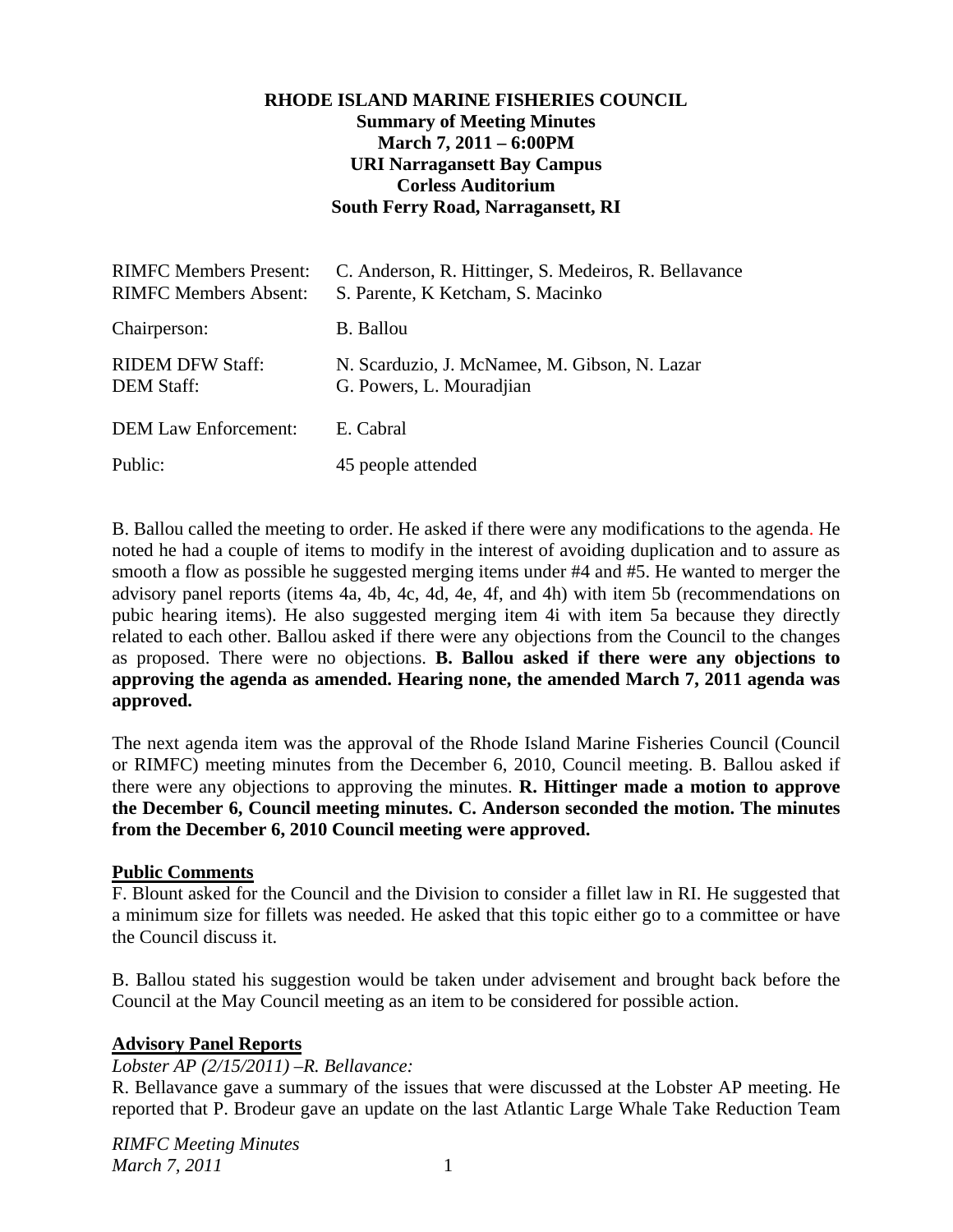meeting, which focused on vertical line reductions. He indicated that the group was also updated on the last ASMFC Lobster Technical Committee, Lobster Management Board, and Lobster Plan Development Team activities. A discussion took place regarding a pending 50-75% reduction in fishing mortality for the SNE lobster stock. A motion was made to request that the RI Representatives on the LMB take economics in to consideration of proposed management measures for SNE and call a meeting of the ASMFC Socio-Economic Committee as soon as possible. The group also had a discussion about the definition of a lobster trap and mobile gear types. A motion was made to form a working group made up of representatives from the lobster trap fishery, other trap/pot fisheries, enforcement, and RIDFW to address this issue and develop a recommendation for the RIMFC.

### *Industry Advisory Committee (IAC) (2/21/2011) – R. Bellavance:*

R. Bellavance stated the meeting was held to review aquaculture lease applications. He stated the group reviewed application #2011-01-014 for an open ocean long-line mussel aquaculture operation. After review, the group recommended that the RIMFC approve the application. There was also a discussion as to where aquaculture lease applications for the RI sound would be best vetted. Bellavance stated the group felt that the IAC was well suited to review these applications except for the lack of recreational fishing representation. He stated the group recommended that the Council consider forming a separate aquaculture AP to review these applications.

### **New Business**

## *RI Sound Aquaculture Permit Application(s) Review Process – B. Ballou:*

B. Ballou explained there was a letter in the Council packets from the DFW indicating that the aquaculture lease presented no major negative impact on fisheries, shellfish, and other marine and estuarine resources. However, the Division noted that while there were no guidelines on aquaculture gear deployment within state waters that would prohibit mussel long-line, it appeared that the proposed gear configuration may pose a risk to whales. The Division requests an evaluation by the Office of Protected Resources of the National marine Fisheries Service.

D. Beutel offered commends on the contents of the Division letter B. Ballou just reviewed. He indicated that part of the Army Corp. of Engineers review was the NMFS review service. As one of the major participants, the NMFS review service had already commented under the Army Corp. process and indicated this was of no impact.

## **R. Hittinger made a motion to recommend that the Director make a recommendation to CRMC to approve aquaculture lease application CRMC# 2011-01-014. C. Anderson seconded the motion. The motion passed, the Council voted unanimously in favor, the Council vote was (4) in support (R. Bellavance, C. Anderson, R. Hittinger, S. Medeiros) (4/0).**

D. Beutel reminded the Chair of the second portion of this item which was for the Council to give a recommendation on future review procedures for aquaculture lease applications in RI Sound. He stated at the IAC meeting he suggested that we create a new advisory panel whose sole purpose is to review aquaculture applications in both RI Sound and in inshore waters so this would include both members of the SAP and any other appropriate representatives from the recreational community, lobster sector, gillnetting sector, and so forth.

R. Bellavance stated that was a recommendation from the IAC as a group. He noted the people at the IAC meeting recommended forming a separate AP for aquaculture application reviews.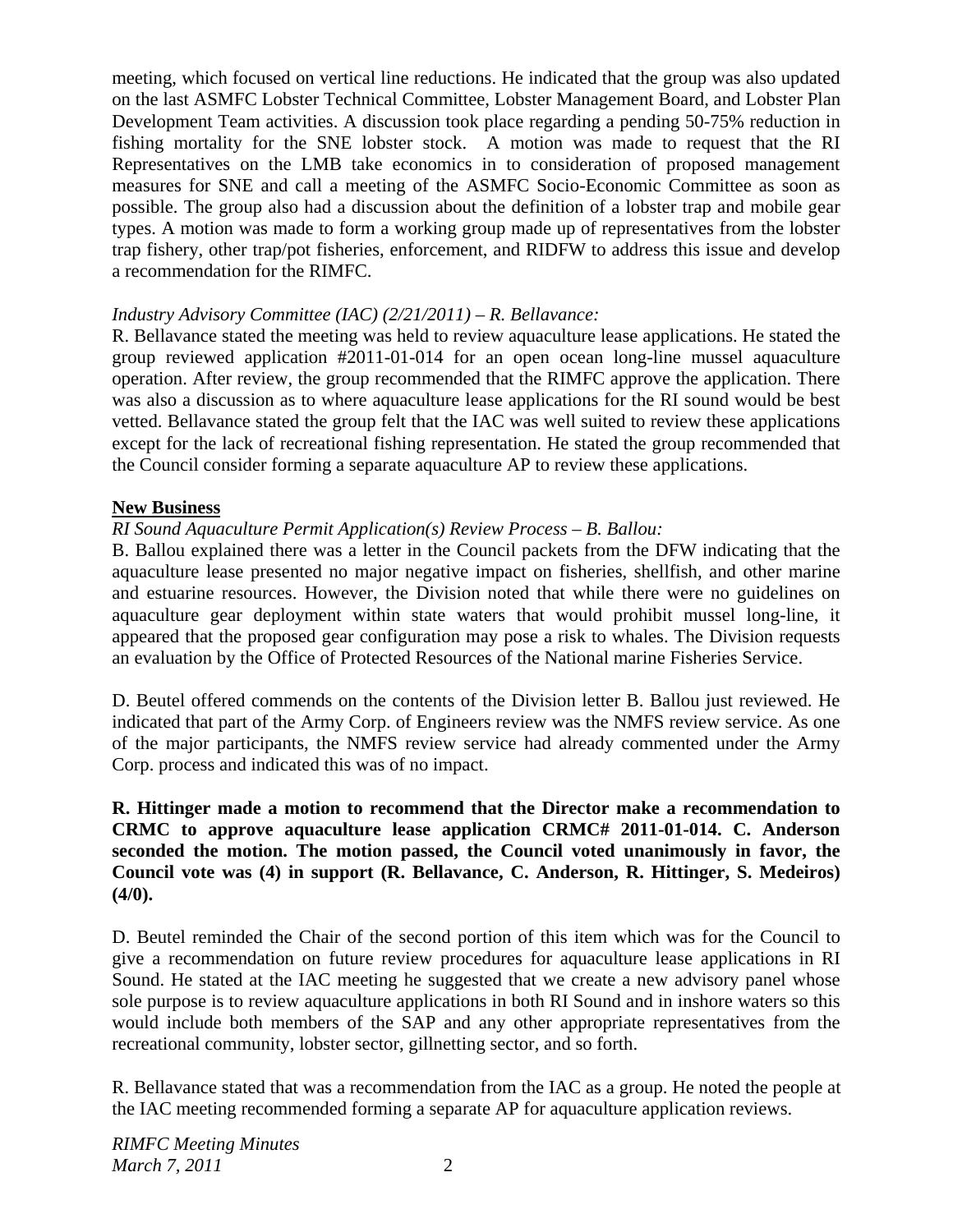M. Gibson noted the Division was thinking about some sort of alternative panel similar to the IAC but with a recreational component and possibly some members from the SAP. Since we do not have any legal advice at this time we are not sure if we can augment the IAC membership or not. He suggested the Council might want to think about this some more before altering the IAC membership and be prepared to further discuss this topic at a future Council meeting.

B. Ballou asked for Council thoughts on that idea. He asked if Council members wanted to wait to discuss this at a future Council meeting. The Council was support of the idea. Ballou stated that we would bring the topic back at the next Council meeting.

## *Council recommendations on February 22, 2011 Public hearing items – B. Ballou:*

B. Ballou stated the recreational black sea bass item had been deferred and the Council would not be giving a recommendation on this item at this time. He stated there was an ASMFC public hearing scheduled for March 14, 2011 on recreational black sea bass, so this will be deferred at this time.

Proposed changes to the Recreational Summer Flounder Management Plan:

**R. Hittinger made a motion to recommend to the Director to adopt proposal #5, which was an 18.5 inch fish/May 1 through December 31 season/7 fish bag limit, and for shore anglers only, he recommended allowing one 16.5-inch fish as part of the 7 fish bag limit for the 2011 recreational summer flounder management plan. S. Medeiros seconded the motion.** 

R. Hittinger reported that the recommendation from the Summer flounder AP, which was in support of the RISAA proposal, was for a season from May 1 through December 31, with an 18.5-inch size limit and a 7 fish bag limit.

M. Gibson stated the Division supported proposal #2, an 18.5-inch fish/ 6-fish bag limit with a season from May 1 through December 31. Stating the primary concern was the lack of equity between shore fishermen and boat based fishermen so if we could reduce the minimum size we can start to address this issue.

There was Council discussion on the motion. S. Medeiros pointing out that even though the size limit would be lowered to 18.5 inches this size still does not give the shore angler that much of a chance of catching a fish. Dropping the size to 16.5 inches would allow a greater chance of a shore based angler the opportunity to take home a fish.

R. Hittinger commented that the commercial size limit was 14 inches so the 16.5 size limit was still well above the commercial size limit. He also stated that CT either had this size in affect currently or was proposing it.

M. Gibson stated he did not think this option as articulated by the Council would necessarily pass through ASMFC. By adding in a fish of that size in that bag limit may not fly. In order to get the numbers to balance you would have to take something out of that possession limit for shore-based anglers. J. McNamee added that RI does not have the data to show how to balance this as CT was able to provide to ASMFC. We would not know what to adjust to account for the smaller fish size. McNamee also noted that the ASMFC Technical Committee rejected the CT proposal but it passed through the Management Board although he was not sure how it passed since it does not meet the standards of the FMP. The Division noted that this proposal was not likely to pass through ASMFC for the 2011 season.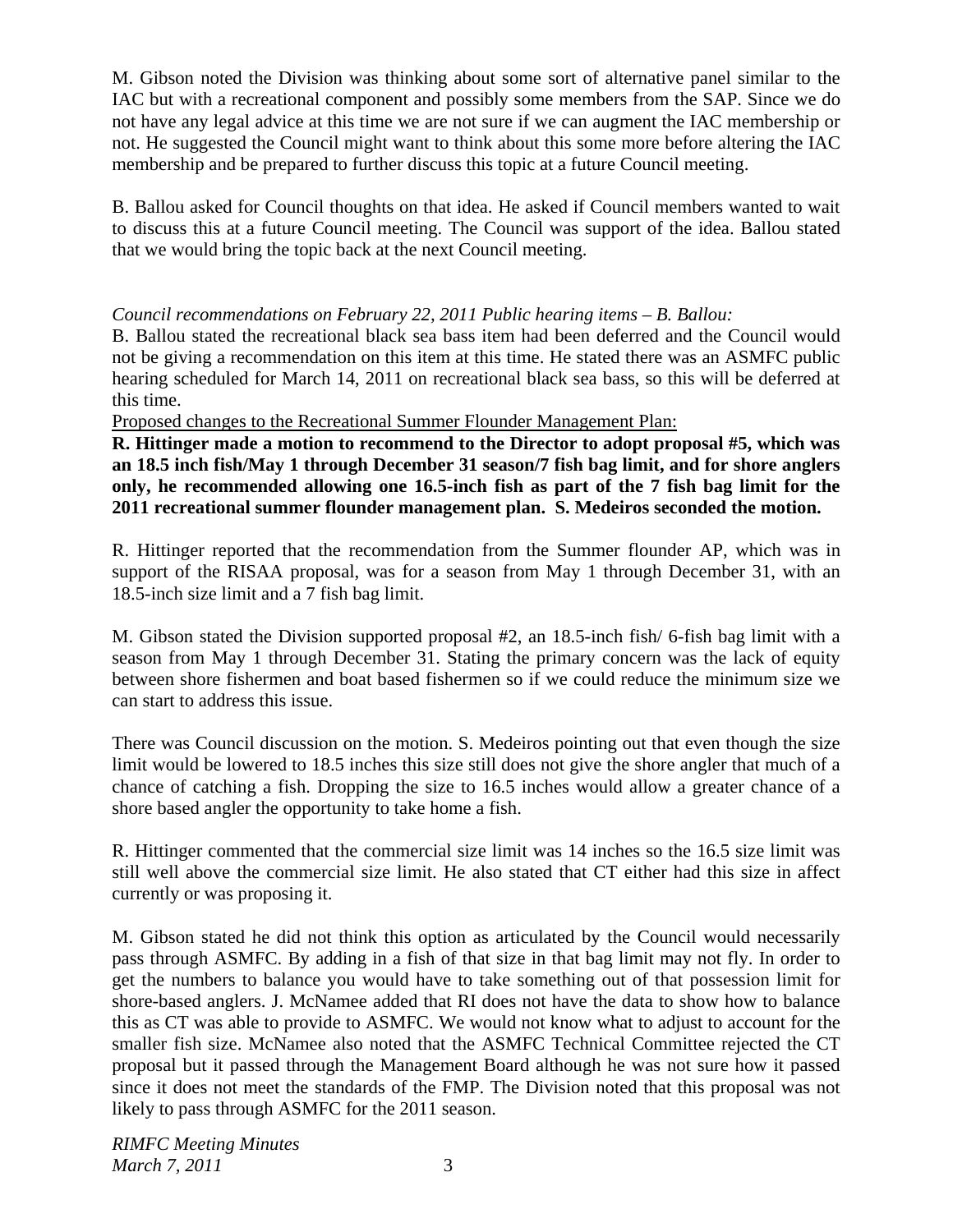**The Council voted unanimously to recommend to the Director to adopt proposal #5, an 18.5 inch fish/May 1 through December 31 season/7 fish bag limit, and for shore anglers only, allowing one 16.5-inch fish as part of the 7 fish bag limit for the 2011 recreational summer flounder management plan. The Council vote was (4) in support (R. Bellavance, C. Anderson, R. Hittinger, S. Medeiros) (4/0).** 

Proposed changes to the Commercial Winter Flounder Management Plan:

**For discussion, S. Medeiros made a motion to recommend to the Director to adopt proposal #3, to prohibit the commercial and recreational possession limit of winter flounder in Point Judith Pond. C. Anderson seconded the motion.** 

M. Gibson stated the Division recommended proposal #3, to prohibit the commercial and recreational possession limit of winter flounder in Point Judith Pond. He indicated the Division had monitoring information for Point Judith Pond, monitoring the spawning stock tagging program, and from monitoring juvenile abundance to support this recommendation. He explained that the other coastal ponds were not as well sampled so they did not think they could reach for proposal #2 to close all coastal ponds at this time.

There were no comments from the Council. There were no comments from the audience.

**The Council voted unanimously to recommend to the Director to adopt proposal #3, to prohibit the commercial and recreational possession limit of winter flounder in Point Judith Pond. The Council vote was (4) in support (C. Anderson, R. Bellavance, R. Hittinger, S. Medeiros) (4/0).** 

M. Gibson reminded the Council there was a written proposal submitted by M. Bucko and G. Allan at the public hearing regarding the development of a long-term strategic plan to restore winter flounder, which was a proposal for the RIMFC and the Division to consider implementing.

B. Ballou asked the Council if they would like to make any recommendations pertaining to this written proposal.

**R. Bellavance made a motion to recommend that the Director have the Division pick-up on the recommendations outlined in the proposal received from M. Bucko and G. Allan including looking into predation on winter flounder. S. Medeiros seconded the motion.** 

**The Council voted unanimously to recommend that the Director have the Division pick-up on the recommendations outlined in the proposal received from M. Bucko and G. Allan including looking into predation on winter flounder. The Council vote was (4) in support (C. Anderson, R. Bellavance, R. Hittinger, S. Medeiros) (4/0).** 

Proposed changes to the Recreational and Commercial Tautog Management Plan:

**S. Medeiros made a motion to recommend that the Director adopt the AP proposal (proposal #6). The season will be open from April 15 to May 31 at 3 fish/ Closed June 1 through July 31/ Opened August 1 through the Friday before the third Saturday in October (October 14) at 3 fish/ Opened from the third Saturday in October (October 15)**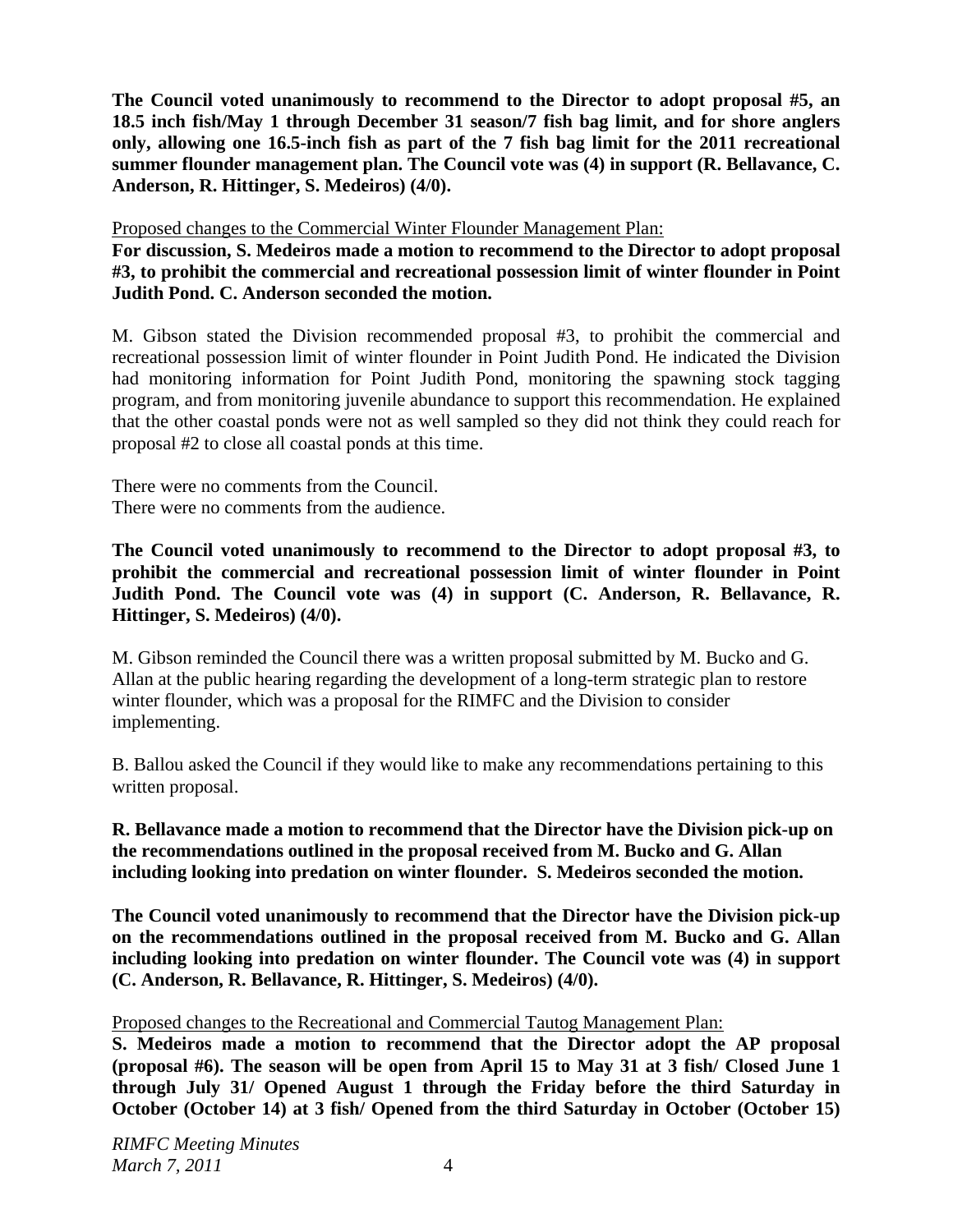### **through December 15 at 6 fish per day. There would also be a maximum of 12 fish per private boat in effect at all times (for recreational boats only). In addition, the commercial fishery would be closed from June 1 through July 31. R. Hittinger seconded the motion.**

R. Hittinger presented the recommendation from the Tautog AP, which was in support of proposal # 6, the RISAA proposal. He also indicated the AP, through majority vote, indicated they would not be opposed to the two proposals submitted by the Division.

M. Gibson stated the Division was recommending a modification to the AP recommendation, which would be to not go to 12 fish per private boat limit but maintain the current 10 fish per private boat possession limit. This would be more conservative and consistent with the commercial vessel limits. He also asked the Council to consider if they recommend a spawning closure from June 1 to July 31, they should also consider recommending the same closure for the commercial fishery. The Division needed guidance on how to configure this timeframe before and after that closure with respect to the commercial fishery.

R. Bellavance stated it was important to maintain the 8 fish bag limit during the October 14 through December 15 period for the for-hire industry. He wanted to offer a friendly amendment to the motion by adding an 8 fish bag limit during October 14 through December 15 for Party/Charter boats.

## **S. Medeiros and R. Hittinger both accepted the friendly amendment to the motion for maintaining an 8-fish bag limit during October 14 through December 15 for Party/Charter boats only.**

G. Carvalho stated there were no commercial people sitting on the Council this evening. He pointed out that in affect all the issues tonight, and there were a number of them that affected commercial fisheries, we are asking the recreational representation of this Council to make recommendations to the Director. He stated it would be more appropriate for any commercial issues that came up to be tabled until we get at least one commercial representative on the Council. He did not have an objection to addressing recreational issues in their absence. However, the purpose of having three commercial representatives and three recreational representatives was to have balance. He stated he did not have commercial representation and the recreational people were being asked to make recommendations to the Director on commercial issues. He stated he did not think this was appropriate.

B. Ballou responded by stating he felt the Council was appropriately and legally constituted, the members of the Council voted in the states' interest, and not necessarily on behalf of the sectors they represent. He stated he would honor that understanding and allow the meeting to continue.

There were no other comments from the audience.

**The Council voted unanimously to recommend that the Director adopt the following for the 2011 tautog fishery. The season will be open from April 15 to May 31 at 3 fish/ Closed June 1 through July 31/ Opened August 1 through the Friday before the third Saturday in October (October 14) at 3 fish/ Opened from the third Saturday in October (October 15) through December 15 at 6 fish for general recreation and 8 fish for party/charter boats. There would also be a maximum of 12 fish per private boat in effect at all times (for recreational boats only). In addition, the commercial tautog fishery would be closed from**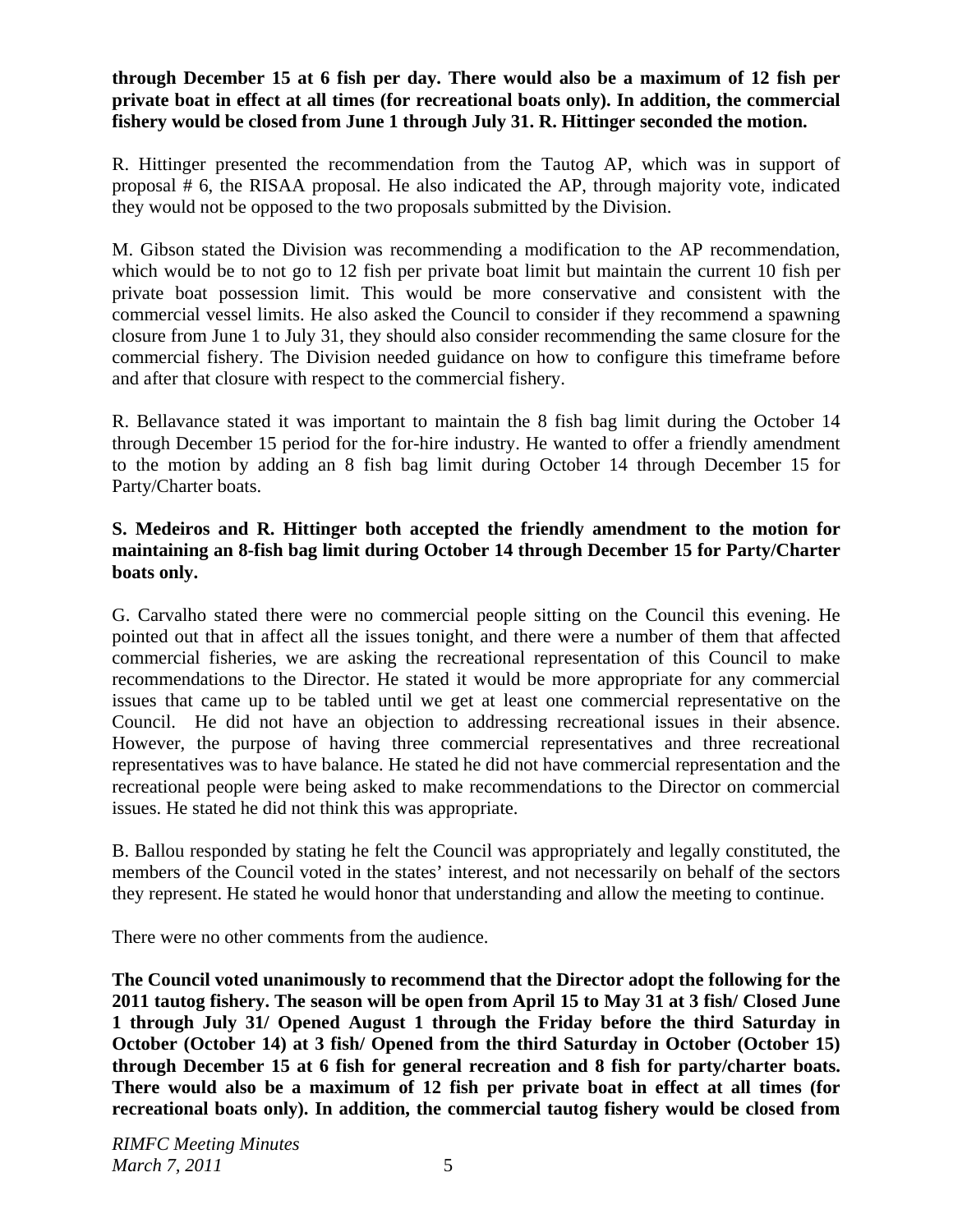## **June 1 through July 31. The Council vote was (4) in support (R. Hittinger, S. Medeiros, C. Anderson, R. Bellavance) (4/0).**

### Proposed changes to the Recreational Scup Management Plan**:**

R. Hittinger reported that the Scup AP recommended that the Division consider partitioning to remove RI from the regional approach. In addition, the group agreed with F. Blount's statement to shorten the spring season by as much as was necessary to add a 10 fish open season following the existing bonus season that would extend until December 1.

M. Gibson stated the Division did not have a recommendation on this item at this time but stated for the record that the Division had some serious disagreements with scup management at the Commission and Mid-Atlantic level. He indicated that going beyond status quo at this time would trigger a noncompliance finding.

**R. Bellavance made a motion to recommend that the Director remain at status quo for the 2011 Recreational Scup Management Plan. In addition, urged that the Director have the states' ASMFC Representatives explore any potential avenues to either gain more equity between the two user groups (commercial and recreational), or increase the total allowable landings for scup this season if possible. R. Hittinger seconded the motion.** 

T. Mulvey stated he thought RI should buy research set-aside days then divide them up between the Party/Charter boats instead of having NY Party/Charter boats buy them and fish them in RI waters.

**The Council voted unanimously to recommend that the Director remain at status quo for the 2011 Recreational Scup Management Plan. In addition, urged that the Director have the states' ASMFC Representatives explore any potential avenues to either gain more equity between the two user groups (commercial and recreational), or increase the total allowable landings for scup this season if possible. The Council vote was (4) in support (R. Hittinger, R. Bellavance, S. Medeiros, C. Anderson) (4/0).** 

Proposed changes to the Recreational Black Sea Bass Management Plan:

B. Ballou stated this item was not heard at the public hearing therefore, we would skip this item. No comments were made on this item.

#### Proposed changes to the Commercial Monkfish Management Plan:

M. Gibson stated the Division recommended proposals 4 through 8 and read the items. **R. Hittinger made a motion to recommend that the Director adopt the Division recommendations as outlined in proposals #4 through #8 and including proposal #1 for the 2011 commercial monkfish management plan. This motion included a 17-inch total length or 11-inch tail length, possession limit of 1,826 pounds whole weight or 550 pounds tail weight per vessel per calendar day, with a 90 % trigger, with proposals #4 through #8 as outlined by the Division. This would also include the Division recommendation that proposal #6 would maintain the self-imposed state quota at 1% of the SMA TAL. S. Medeiros seconded the motion.** 

G. Duckworth stated the federal government had indicated that the monkfish fishery was fully recovered and that over fishing was not occurring. He stated he agreed with what M. Gibson had brought forward with the exception of maintaining the self-imposed state quota at 1% of the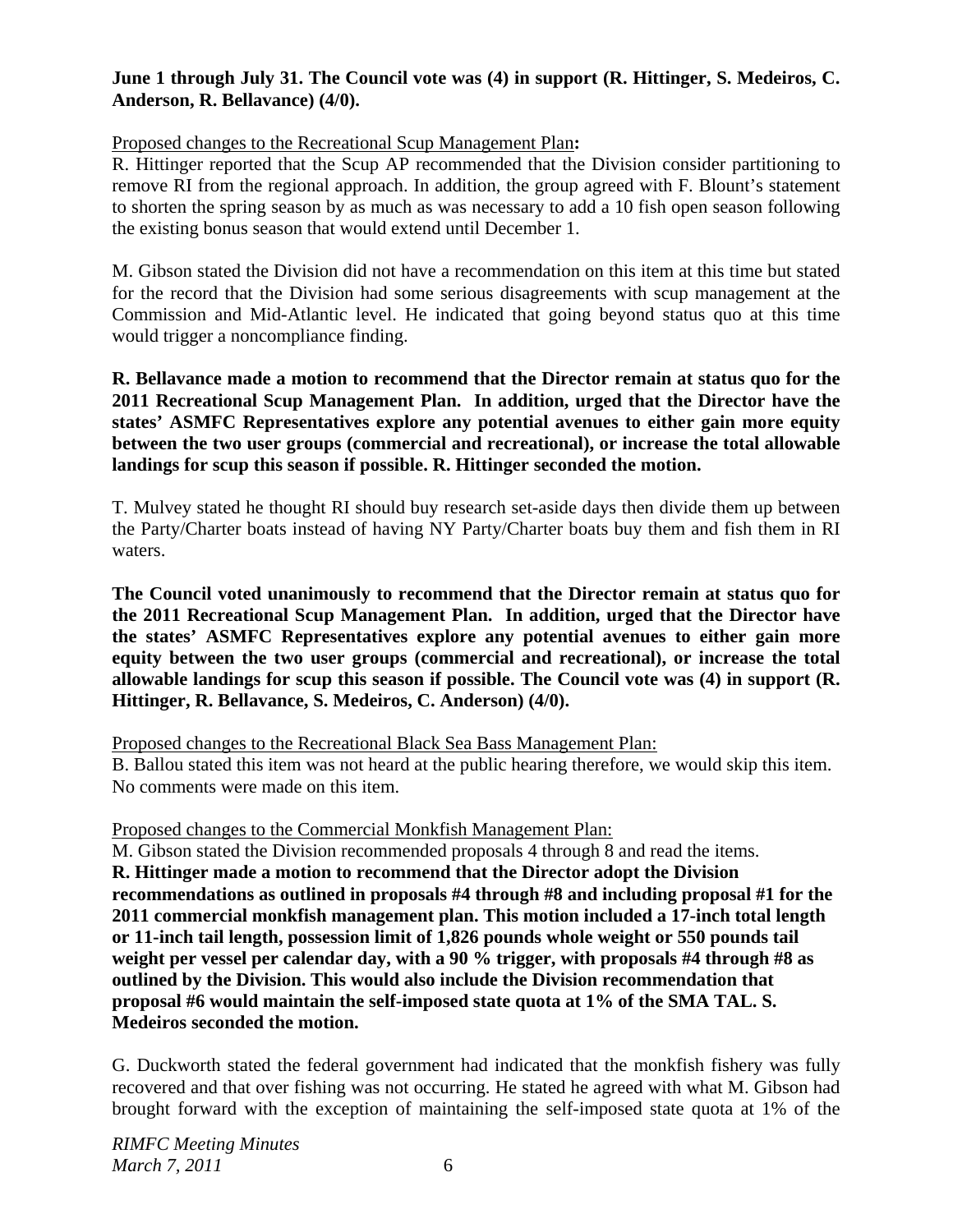SMA TAL. He stated that the 1% was an arbitrary figure and was not based on anything. He recommended that the Council consider 3% instead of 1% or as a compromise at least 2%.

P. Duckworth stated he agreed with G. Duckworth's comments.

T. Mulvey stated he agreed with the previous comments and agreed that the self-imposed state quota should be at 3% since these were just arbitrary figures that we were working with.

J. Jarvis stated he also would agree with the 3%.

There was Council discussion about the 1% self-imposed state quota. That the 1% was an arbitrary number that was originally proposed by industry as a reasonable compromise between what state water fishermen have landed recently and what our statutory obligations are to compliment federal fisheries management plans. The state has an obligation to compliment federal fisheries management plans, which meant the state needed to have state waters management plans for monkfish.

R. Hittinger stated he would like to modify his motion to include a modification to proposal #1 to have the trigger that drops down to the lower possession limits at 2% rather than at 1% which would be consistent with proposal #6. When 2% is reached, we would drop down to the decreased possession limits. We are not setting it at a 2% quota we are saying when 2% is reached we drop down to keep it open at the lower possession limits.

For clarification, M. Gibson explained what R. Hittinger was stating. The quota that we set under proposal #6, the self-imposed state quota would be 3% of the total, but when we approach the 2% level of that there would be a cut back in the possession limits to the incidental catch levels so we can make sure we stay below the 3% overall limit.

B. Ballou indicated that R. Hittinger should amend his original motion to include his suggested modifications.

**R. Hittinger stated his modified amendment to his main motion would amend language to set the self-imposed state quota at 3% of the Southern Management Area Total Allowable Landings (SMA TAL), and when the quota reaches 2% then the daily catch limits would be adjusted downward to the lower possession limits.** In other words, full catch limits up to 2% and reduced catch limits after 2%. **S. Medeiros seconded the motion.**

B. Ballou asked for Council discussion on the modified amendment.

There were Council questions and discussion about the modified amendment for clarification of the intent and impact with these changes.

B. Ballou called for a vote on R. Hittinger's proposed amendments to the main motion.

**The Council voted unanimously to recommend that the Director adopt the following modification for the monkfish management plan; set the self-imposed state quota at 3% of the Southern Management Area Total Allowable Landings (SMA TAL), and when the quota reaches 2% then the daily catch limits would be adjusted downward to the lower possession limits. The Council vote was (4) in support (R. Hittinger, R. Bellavance, S. Medeiros, C. Anderson) (4/0).**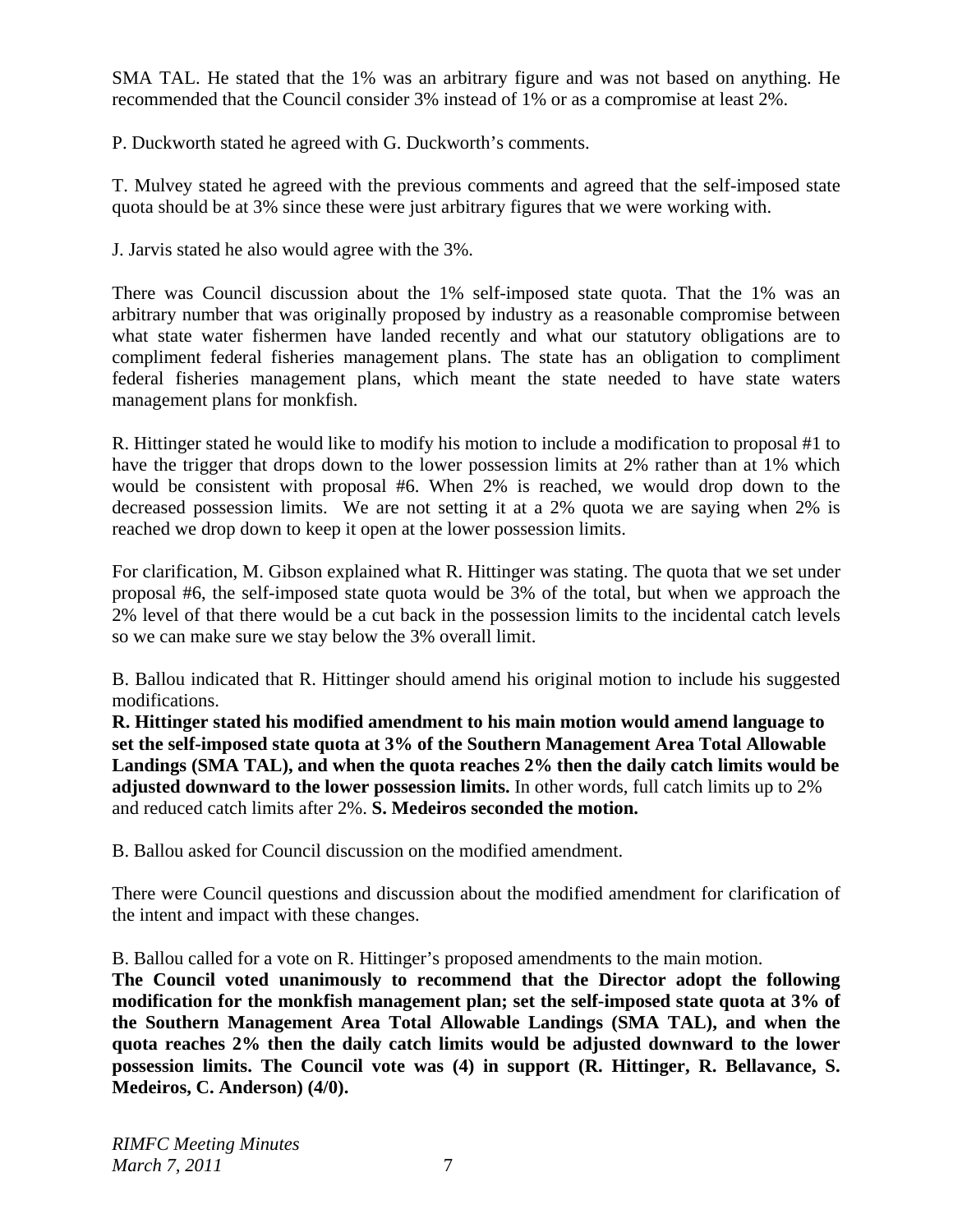B. Ballou then called for a vote on the main motion as amended.

**The Council voted unanimously to recommend that the Director adopt the Division recommendations as outlined in proposals #4 through #8 and including proposal #1 for the 2011 commercial monkfish management plan. This motion included the following: a 17 inch total length or 11-inch tail length, possession limit of 1,826 pounds whole weight or 550 pounds tail weight per vessel per calendar day, and proposals #4 through #8 as outlined by the Division. Along with a modification to the Division recommendations that would set the self-imposed state quota at 3% of the Southern Management Area Total Allowable Landings (SMA TAL), and when the quota reached 2% then the daily catch limits would be adjusted downward to the lower possession limits. The Council vote was (4) in support (R. Hittinger, S. Medeiros, R. Bellavance, C. Anderson) (4/0).** 

## Proposed changes to the Commercial Cod Management Plan:

M. Gibson stated the Division recommended status quo; similar to monkfish we have established a state program to be compliant with our obligations to compliment federal plans. He noted that SAFIS landings data for state licensed boats showed that most boats were way below the 1,000 pound possession limit, which showed that the limit had not been a strain on fishermen. He noted that a status quo program was a reasonable compromise between providing state water opportunity and our obligation to compliment federal plans.

### **R. Bellavance made a motion to recommend that the Director remain at status quo with the 2011 commercial cod management plan. S. Medeiros seconded the motion.**

There were no comments from the Council. There were no comments from the audience.

#### **The Council voted unanimously to recommend that the Director remain at status quo with the 2011 commercial cod management plan. The Council vote was (4) in support (R. Hittinger, S. Medeiros, R. Bellavance, C. Anderson) (4/0).**

Proposed changes to the Commercial General Category Striped Bass Management Plan: C. Anderson reported on the Striped Bass AP meeting indicating that for the general category fishery the AP supported proposal #2 modifying the sub period quota percentages and the September start date.

M. Gibson stated the Division was fine with the AP recommended proposal.

**C. Anderson made a motion to recommend that the Director adopt proposal # 2, which was the AP approved proposal to modify the commercial general category striped bass management plan sub period quota percentages (June 6 –August 31 to 80%, and Sept. 4-**  Dec. 31 to 20%) and modify the September start date to September 4<sup>th</sup>. R. Hittinger **seconded the motion.** 

There was Council discussion and questions to determine if there were any conflicts with the spring start date. C. Anderson indicated that the June start date was the same as last year and at the AP meeting all were in favor of keeping that date.

**The Council voted unanimously to approve the motion and recommend that the Director adopt proposal # 2, which was to modify the 2011 commercial general category striped bass**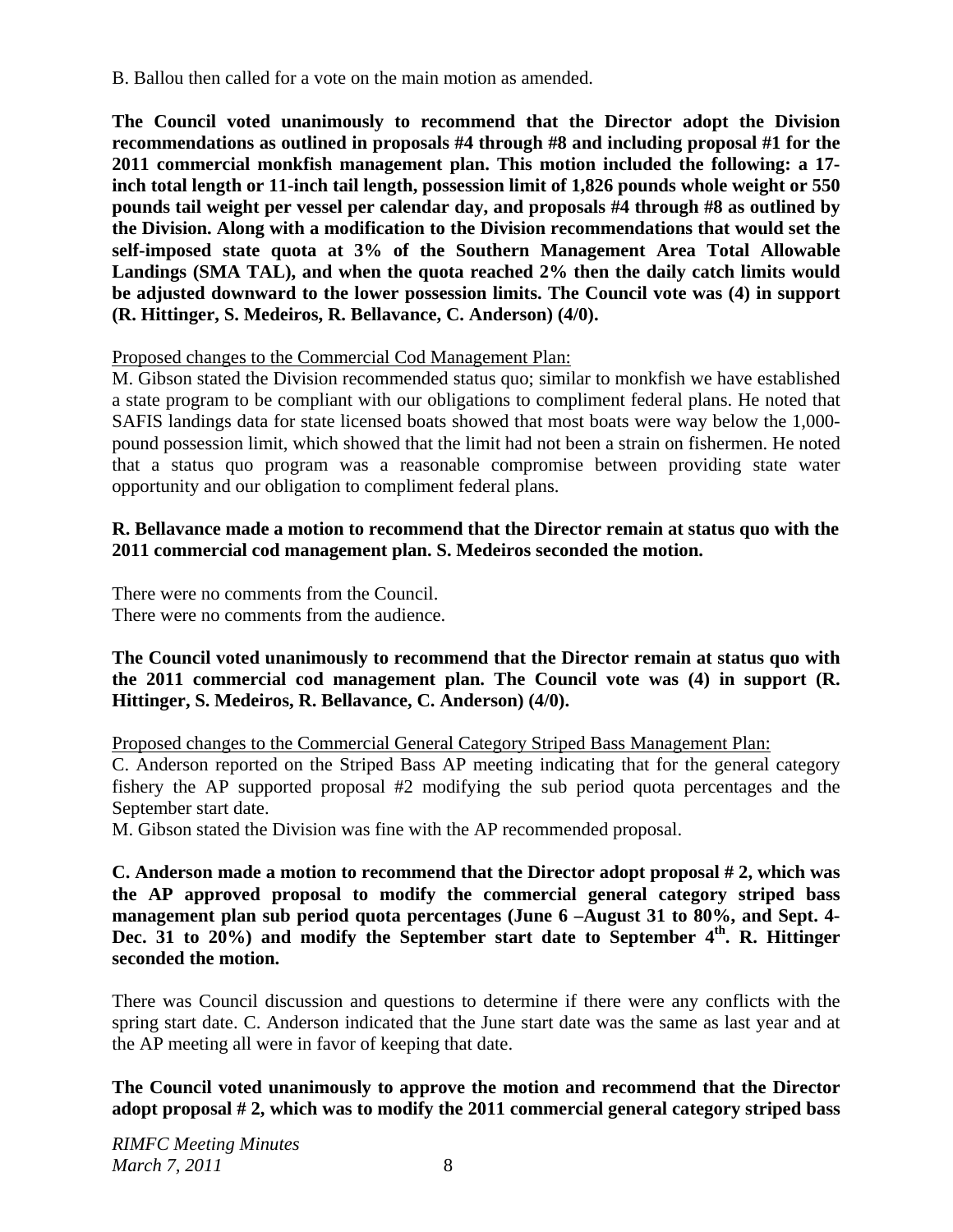**management plan sub period quota percentages to 80% for spring and 20% for fall, and**  change the September start date to September 4<sup>th</sup>. The Council vote was (4) in support (C. **Anderson, R. Hittinger, S. Medeiros, R. Bellavance) (4/0).** 

Proposed changes to the Recreational Striped Bass Management Plan:

M. Gibson stated the Division was fine with status quo for the recreational striped bass management plan for 2011.

**R. Hittinger made a motion to recommend to the Director to remain at status quo (proposal #1), for the 2011 recreational striped bass management plan. S. Medeiros seconded the motion. The Council voted unanimously to approve the motion, the Council vote was (4) in support (C. Anderson, R. Hittinger, S. Medeiros, R. Bellavance) (4/0).** 

There were no comments from the Council. There were no comments from the audience.

Proposed changes to the Floating Fish Trap Commercial Striped Bass Management Plan: M. Gibson stated the Division was fine with status quo.

**S. Medeiros made a motion to recommend that the Director adopt proposal #1, which was to remain at status quo for the 2011 floating fish trap commercial striped bass management plan. C. Anderson seconded the motion. The Council voted unanimously to approve the motion, the Council vote was (4) in support (C. Anderson, R. Hittinger, S. Medeiros, R. Bellavance) (4/0).** 

There were no comments from the Council. There were no comments from the audience.

#### Proposed changes to the Narragansett Bay Menhaden Management Plan:

S. Medeiros gave the Menhaden AP reports indicating there were two lengthy meetings that took place. He reviewed aspects of the proposals explaining there was a lot of give and take among each interested group and they came up with an AP proposal that combined various options.

M. Gibson stated the Division selected different options from the various proposals to come up with something the Division could live with. He ran through the following items the Division could support:

- maintaining the current monitoring program (cap, threshold, flights, and samples),
- adopt the advisory panel proposal to close the Providence River from Rocky Point to Conimicut Light to Nayatt Point while maintaining the Greenwich Bay closure and open up all other closed areas,
- adopt a single possession limit of 120,000 pounds per vessel per day once the threshold is reached, and
- adopt the recreational possession limit in closed areas of 200 fish per vessel per day.

## **S. Medeiros made a motion to recommend that the Director adopt proposal #5, put together by RISAA, which included the following:**

- **Maximum vessel length of 85 feet**
- **Single daily possession limit of 120,000 pounds per vessel per day**
- **Maintain all previous gear restrictions and inspections**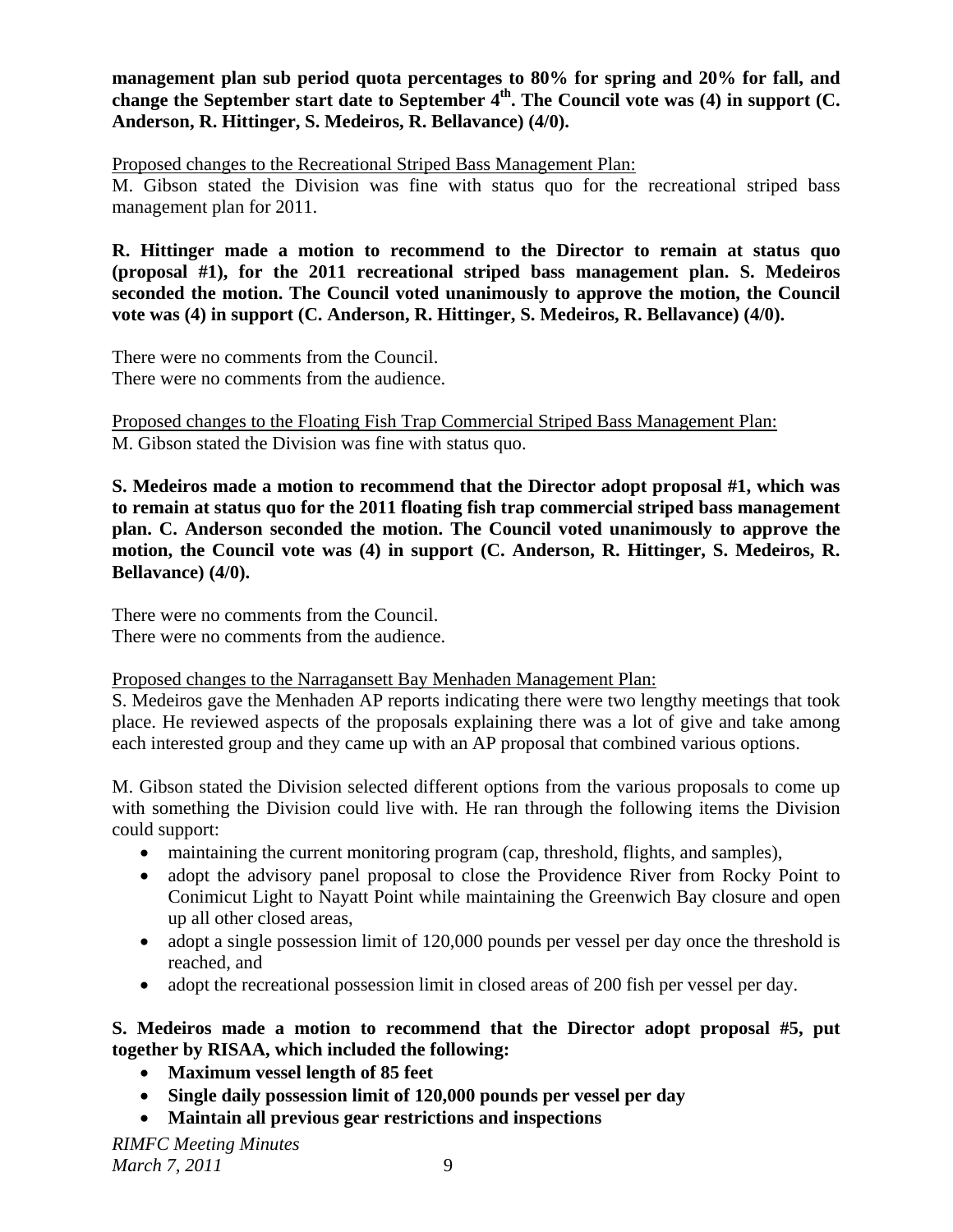• **All closed areas shall have a 200 menhaden maximum possession limit per vessel per day** 

**Permanent closures:** 

- **North of a line from Conimicut Light to Nayatt Point (Providence River)**
- **Greenwich Bay: all waters west of a line from Sandy Point to the flagpole at Warwick Point**
- **Agree to allow opening of all other previous closed areas**
- **Continue Saturday, Sunday, and holiday closures**

# **Biomass caps:**

- **Continue stock monitoring and reporting requirements**
- **Continue all current regulations in section 16.2.5 setting a Biomass Floor, Biomass Ceiling, and maintenance of the 50% rule, with the following changes:** 
	- **A) Biomass Floor to include the added language when the estimated weekly standing stock reaches 2 million pounds, a possession limit of 120,000 pounds per vessel per calendar day will be authorized.**
	- **B) Biomass Ceiling no change**

# **R. Hittinger seconded the motion.**

A person from Ark Bait recommended drawing a line up from the end of the runway from Quonset Point to the southern tip of Prudence Island straight across to include the Sakonnet River to be open with all the current regulations as of October  $1<sup>st</sup>$ , stating this would be for migrating fish that were moving up and down the coast.

J. McNamee clarified by stating this came up in the original AP meeting and then Ark Bait came up with a proposal that included this but it seemed to have gotten lost in the mix.

M Gibson stated this would be requesting to exempt the late season fishery from the 1.5 millioncount threshold and the Division has not discussed this internally.

E. Cabral from DEM Law Enforcement wanted to know if the recreational 200 fish limit would be restricted to the closed areas verses recreational vessels anywhere, he indicated there could be some problems with that language to try to distinguish where a vessel was fishing whether in a closed area or not by time they caught up to the vessel. He explained it would be an issue if the vessel transits out of the closed area then they would not know where the fish were harvested from. He explained there was an overlapping issue with seine nets as well.

The Council was not inclined to make an amendment to the motion to incorporate the Ark Bait request.

**The Council voted unanimously to approve the motion as outlined by S. Medeiros to recommend that the Director adopt that proposal as outlined, for the 2011 Narragansett Bay Menhaden Management Plan. The Council vote was (4) in support (C. Anderson, R. Hittinger, S. Medeiros, R. Bellavance) (4/0).** 

Proposal to amend the soft-shell clam regulations to increase the minimum legal size statewide: R. Hittinger gave the report from the Shellfish AP meeting indicating the group voted in support of a 1 ¾ inch minimum legal size statewide for soft-shell clams. They came to this vote because the state regulations do not allow any buffer or tolerance for sub legal size clams so if someone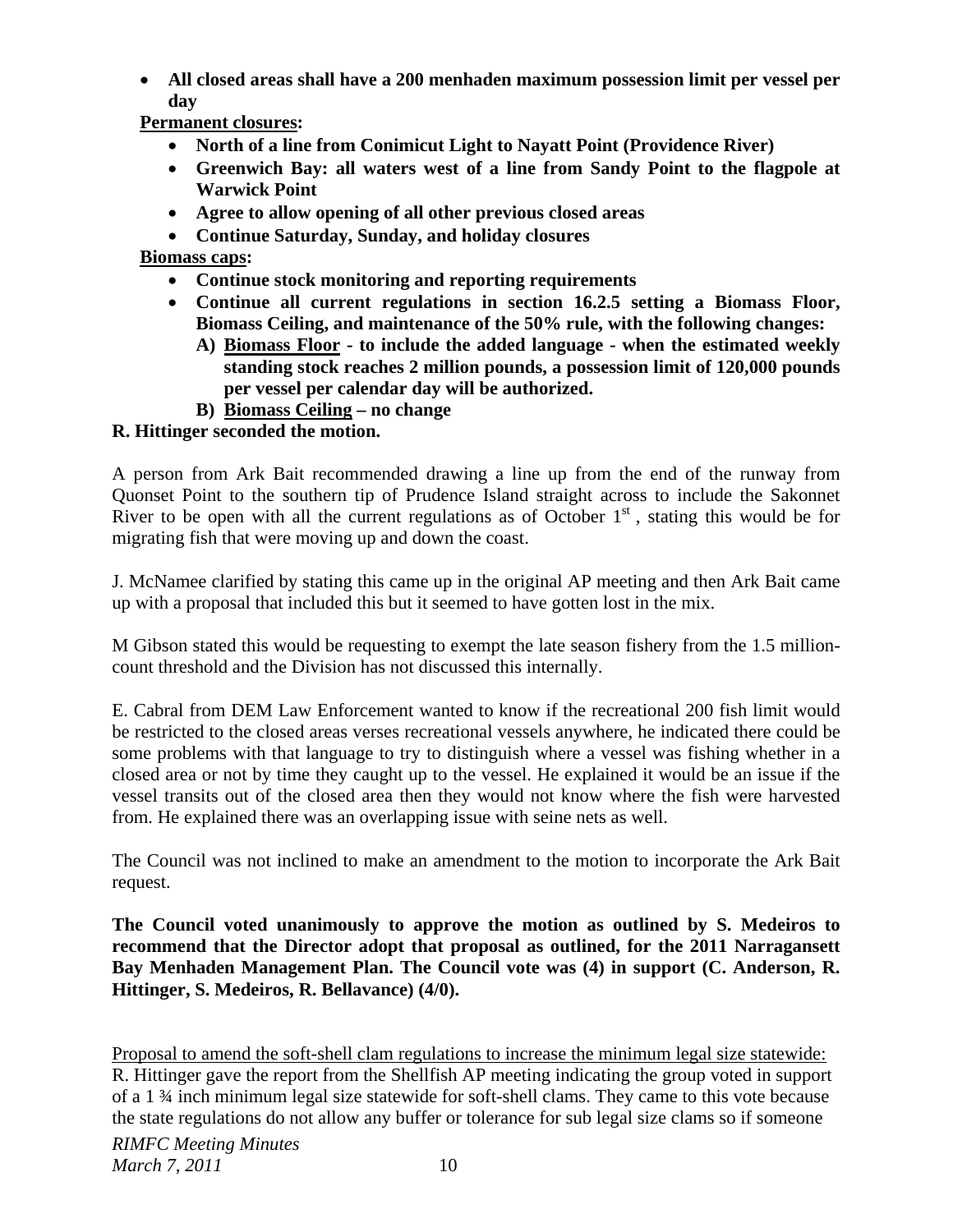were targeting a 2 inch clam they would harvest some that were smaller than this size but would not likely get any below the 1 ¾ inch size.

M. Gibson stated the Division recommended a 2-inch minimum legal size statewide for soft-shell clams based on the reproductive information the Division had. He indicated clams do not have any meaningful reproduction below the 2-inch size that we are proposing.

## **R. Hittinger made a motion to recommend that the Director adopt a 1 ¾ inch minimum legal size statewide for soft-shell clams. S. Medeiros seconded the motion.**

C. Anderson stated that according to his notes from the public hearing, it was stated that MA had a 2-inch soft-shell clam minimum size limit with a 10% tolerance. He asked if it would make more sense to structure this as a larger size with a tolerance.

E. Cabral noted the way it was structured now was that all shellfish have a 15 piece undersized limit so for every 15 pieces that were undersized, it would be a separate violation and that was by statute.

B. Ballou explained that since this was in statute the Department had no means to change that language via regulations it would have to be a legislative action.

There was a comment made from the audience in support of a 2-inch size limit with a 10% tolerance.

S. DePetrillo stated he was a member of the SAP and indicated he had a problem with DFW's presentation of recruitment of 1 ¾ inch size as not being meaningful rather than a number.

C. Jackson stated he thought the 1¾ -inch size would suit everyone fine. He indicated that most people target a 2-inch clam but the 1¾ inch size would give them some latitude.

## **The Council voted unanimously to recommend that the Director adopt a 1¾-inch minimum legal size statewide for soft-shell clams. The Council vote was (4) in support (C. Anderson, R. Hittinger, S. Medeiros, R. Bellavance) (4/0).**

## Proposal to establish Conimicut Point Shellfish Management Area:

R. Hittinger reported that the SAP voted to support the establishment of a Conimicut Point Shellfish Management Area with a 6-bushel soft-shell clam possession limit and only manage soft-shell clams in this Management Area with a free and common fishery possession limits for all other species, and a 5-year sunset clause for this Management Area.

M. Gibson stated the Division strongly supports identifying a Conimicut Point Shellfish Management Area focused on soft-shell clams. He explained the uniqueness of the area and indicated that the northern boundary was still under discussion. He stated the current thought was to expand the northern boundary up the Providence River to the hurricane barrier.

**R Hittinger on behalf of the SAP, made a motion to recommend that the Director establish a Conimicut Point Soft-Shell Clam Management Area, with the area defined as proposed. North of a line between Samuel Gorton Avenue, Warwick and the corner of Bay Road, Barrington; and south of a line between Stokes Street, Warwick and the mouth of**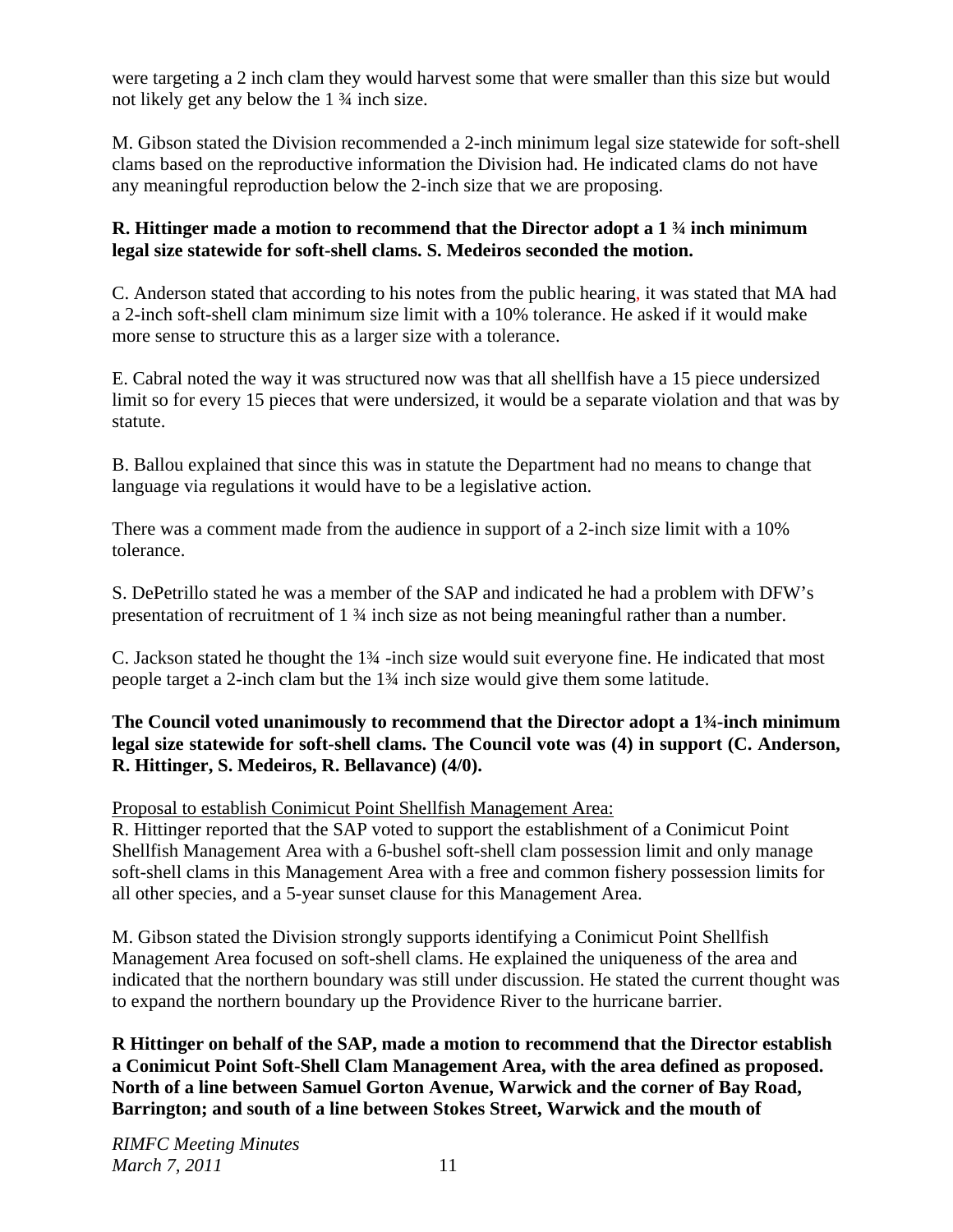## **Mussachuck Creek, Barrington. This area would have a 6-bushel soft-shell clam possession limit, and a 5-year sunset clause. S. Medeiros seconded the motion.**

B. Ballou noted the motion included both this item and the next item dealing with the possession limit for the management area.

R. Hitting stated he made the combined motion because at the SAP members were reluctant to leave things open-ended and wanted a motion that combined everything.

M. Gibson stated the Division does not support a 6-bushel limit. We support a 3-bushel possession limit for soft-shell clams in the Conimicut Point Shellfish Management Area. He explained this area has been hit hard. With the recent exploitation of the area, it has been overfished and we do not see how it can recover with a 6-bushel daily possession limit.

R. Bellavance stated he agreed with M. Gibson's suggestion to extend the northern boundary up the Providence River to the hurricane barrier so that we do not have to go through this whole process every time there was a water quality line change. The line could shift a lot quicker. He indicated people were very frustrated with the timeliness of the process and wondered why we would not want to include the expanded area in the motion.

R. Hitting stated he would not accept an amendment to his motion at this time due to how difficult it was to get the current issues through the SAP.

D. Erkan explained that other shellfish management areas include polluted areas so if the water quality boundary changed the regulations would already be in place.

J. King stated the changing of the line was not discussed at the SAP meeting and he preferred the Council act on the motion before them, which had been discussed by the SAP. He requested having another meeting of the SAP if the boundaries were going to be changed. M. McGiveney stated he agreed with J. King's comments. C. Jackson stated he also agreed with J. King's comments.

**The Council voted unanimously to recommend that the Director establish a Conimicut Point Soft-Shell Clam Management Area with the area defined as proposed. North of a line between Samuel Gorton Avenue, Warwick and the corner of Bay Road, Barrington; and south of a line between Stokes Street, Warwick and the mouth of Mussachuck Creek, Barrington. This area would have a 6-bushel soft-shell clam daily possession limit, and a 5 year sunset clause. The Council vote was (4) in support (C. Anderson, R. Hittinger, S. Medeiros, R. Bellavance) (4/0).** 

Proposal to establish a daily soft-shell clam possession limit for Conimicut Point Shellfish Management Area:

See previous item. This item was combined and voted on by the Council in the previous item.

Proposal to amend the soft-shell clam regulations for non-shellfish management areas by reducing the daily possession limit statewide:

M. Gibson stated the Division was recommending a 6-bushel limit for soft-shell clams statewide.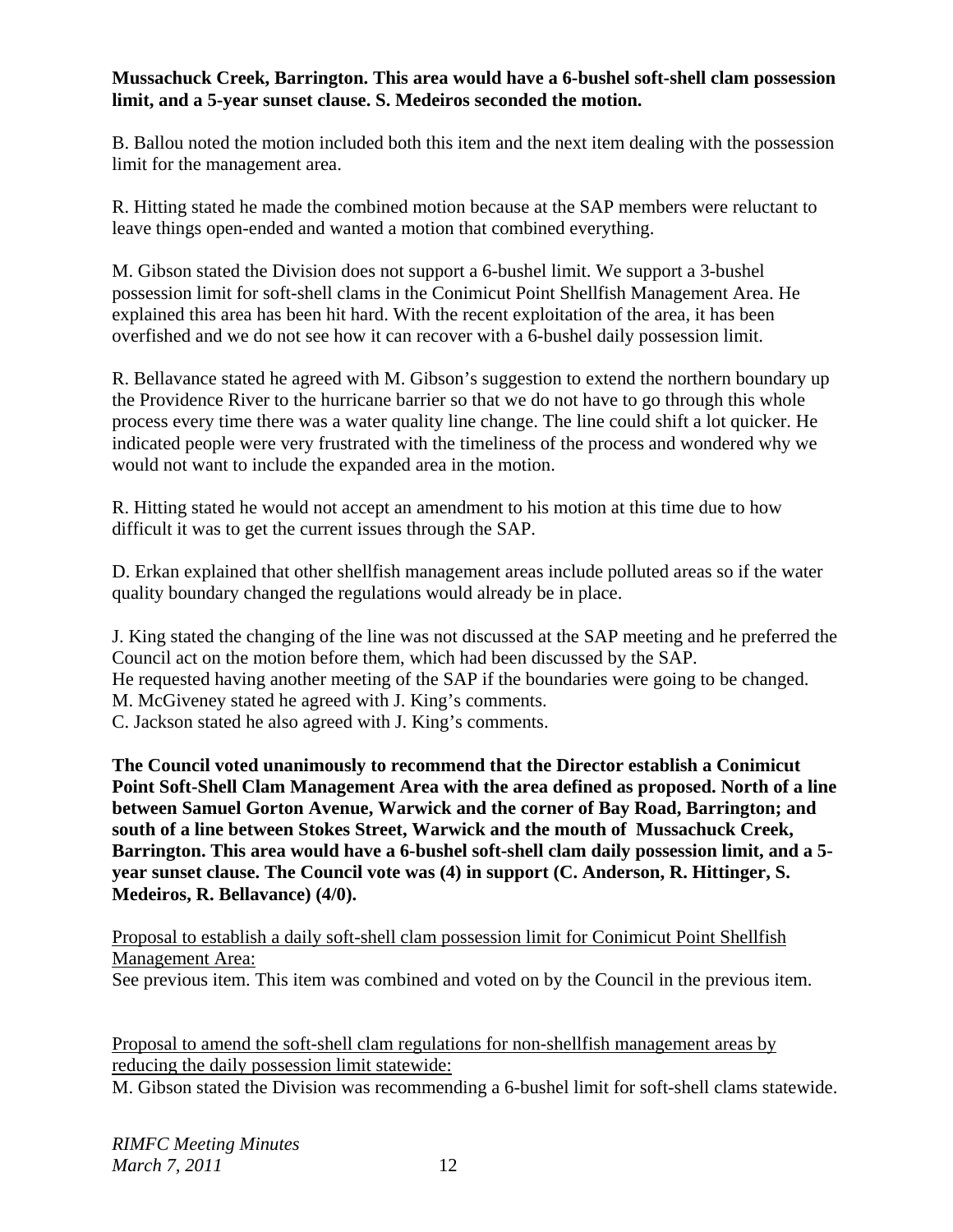## **R. Hitting made a motion for discussion purposes to recommend that the Director remain at status quo (a 12-bushel soft-shell clam daily possession limit statewide, for nonmanagement areas). S. Medeiros seconded the motion.**

S. Medeiros stated the public response was overwhelmingly in support of status quo, 12-bushel.

R. Hitting stated at the SAP meeting this was discussed and the general feeling was that it should remain at 12-bushel. He stated the discussion was that most people were not going to find the quantity of soft-shell clams outside of the management area to harvest 12-bushels, but there was no reason to reduce the possession limit.

An audience member stated he should be allowed the opportunity to try harvest 12-bushels even though he may not be able to get that amount outside the management area.

M. McGiveney stated he did not recall any discussions about coming up with recommendations for non-management areas. The way the discussion he remembered was framed, was that the 6 bushel limit would only be for the management area and all other areas would be 12-bushels. There was an inference that if they did not go with the 6-bushel in the management area or the lower limit then they would push it throughout the entire state. That was part of the reasoning for people supporting the 6-bushel limit in the management area. He recommended remaining at 12 bushels and felt this was not fully vetted at the SAP meeting from what he remembered.

J. King stated he agreed with M. McGiveney. He also indicated he thought this would be an enforcement nightmare. It would be like what Greenwich Bay was right now. He thought it would be difficult for enforcement to try to enforce the different bushel limits in the different areas.

**The Council voted unanimously to recommend that the Director remain at status quo (a 12-bushel soft-shell clam daily possession limit statewide, for non-management areas). The Council vote was (4) in support (S. Medeiros, C. Anderson, R. Hittinger, R. Bellavance) (4/0).** 

#### *Marine Fisheries Regulatory Re-write Initiative – B. Ballou:*

B. Ballou noted there was a two-page handout in the Council packet that related to the re-write of the RI Marine Fisheries Regulations. He stated there was a workshop scheduled for March 9, 2011 to review the finfish regulations, which was the first phase of the initiative.

#### *Approval of IAC Agenda – B. Ballou:*

B. Ballou reviewed the IAC agenda noting the item on the agenda was a review of the M. Goerner aquaculture lease application 210-12-011 for the west side of Conimicut Island north of Dutch Harbor, Jamestown. The date had not been set yet and is waiting to be determined. Ballou asked if there were any objections from the Council to approving the IAC agenda. Hearing none the agenda was approved.

## *Approval of Shellfish AP Agenda & Chair to hold meeting – B. Ballou:*

B. Ballou reviewed the agenda, which included discussions on the following items: whelk/conch fishery, shore digging in winter shellfish management areas, and reporting shellfish landings via SAFIS in newly established tagging areas. The date for the meeting was scheduled for March 15, 2011 at 6 PM in Corless Auditorium. R. Hittinger had volunteered to be the chair for this